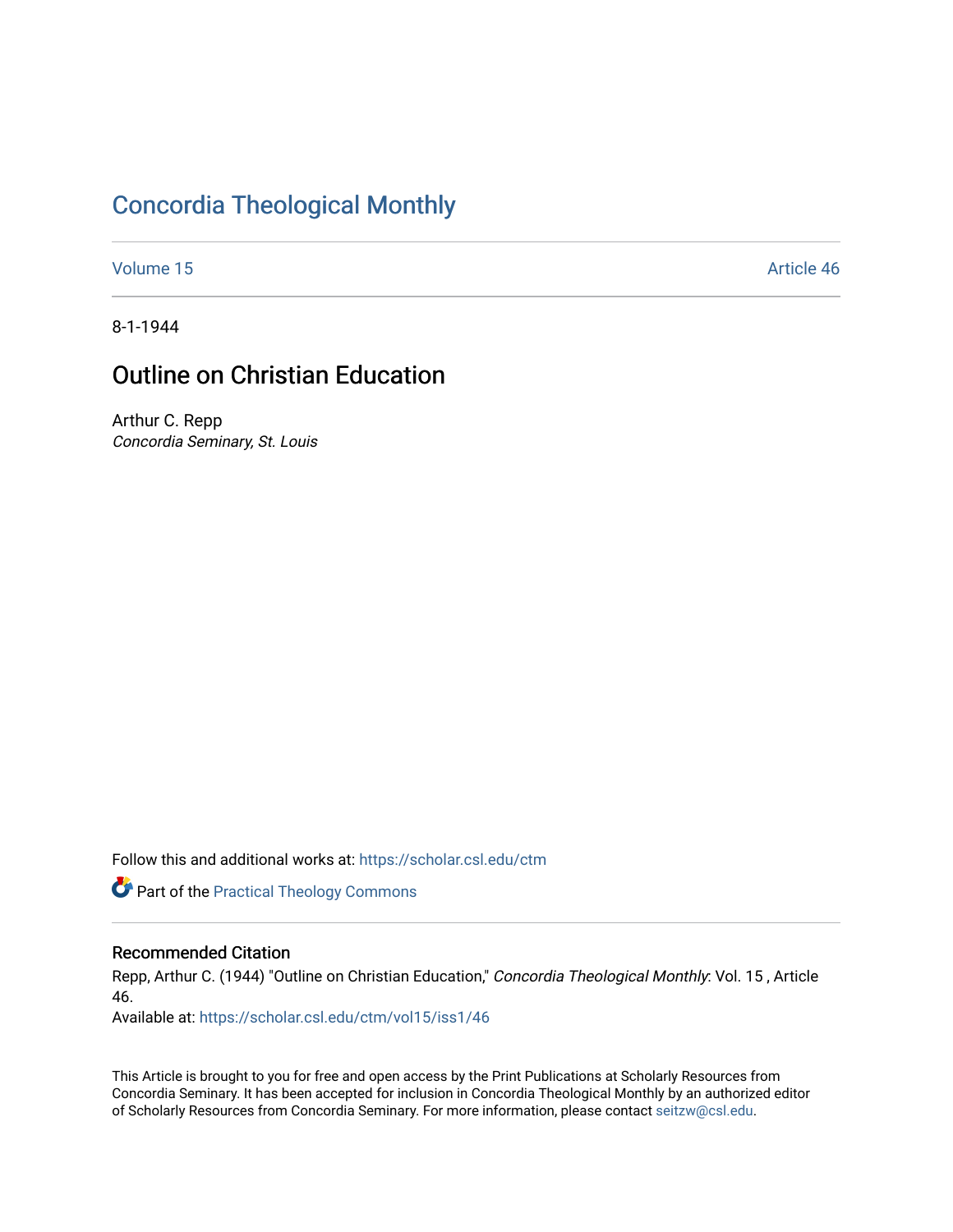#### 1570 Outline on Christian Education

lawyer testifies readily to the love and mercy and the neighborlinesa of the Good Samaritan, vv. 38, 37.

Christians at work may well seek to duplicate the methoda used by the Good Samaritan: to work personally, to work continuously, and to work through others. The times in which we live give us much opportunity to do such work of **love-war,**  shortage of doctors, nurses, etc. The same is true also in the field of missions and the work of saving souls. We can have this work performed through others. We are not to do this work for personal gain, for personal glory, in order to save our soul, but always to the glory of God.  $E. L. R$ 

### Outline on Christian **Education Mark 9:36, 37**

Jesus showed His **greatness** by serving little children. He wu building for the future. Let us in love to Him follow His example.

Christion Education, **Building** Today for **Tomorrow** 

**I.** The importance of the task.

Of child welfare work in general Jesus said: Matt.10:42. How much more important ls spiritual training, **teaching such a**  child the way to eternal life and training him in Christlike living here on earth. In the broadest sense summed up in **the term**  "education." This is the one task of the Church.

Unfortunately, we too often lose our sense of **proportion and**  permit secondary things to enter into the church's program. Even the important work of missions is not more important. Missions and education are partners ("Go tell"; "Go teach"). The heart of mission work is education.

Educational program should not be limited to any age. Must think of the adult level also. Children need it more; the adults profit more. Church should have a program for every level

When limited to children, we must remember that **besides the**  church the home also has the obligation. The home should play the major role; the church supplements.

God's evaluation of the spiritual care of children:

a) Has placed angels in special charge over them, Matt.18: 10.

b) Take a child under your care, and you take Jesus, v. 37 a.

c) The Church is called the mother, Gal. 4: 28.

d) Jesus pictured as taking the lambs, Is. 40:11.

e) Peter given the special commission to feed the lambs, John 21:15.

1

Published by Scholarly Resources from Concordia Seminary, 1944